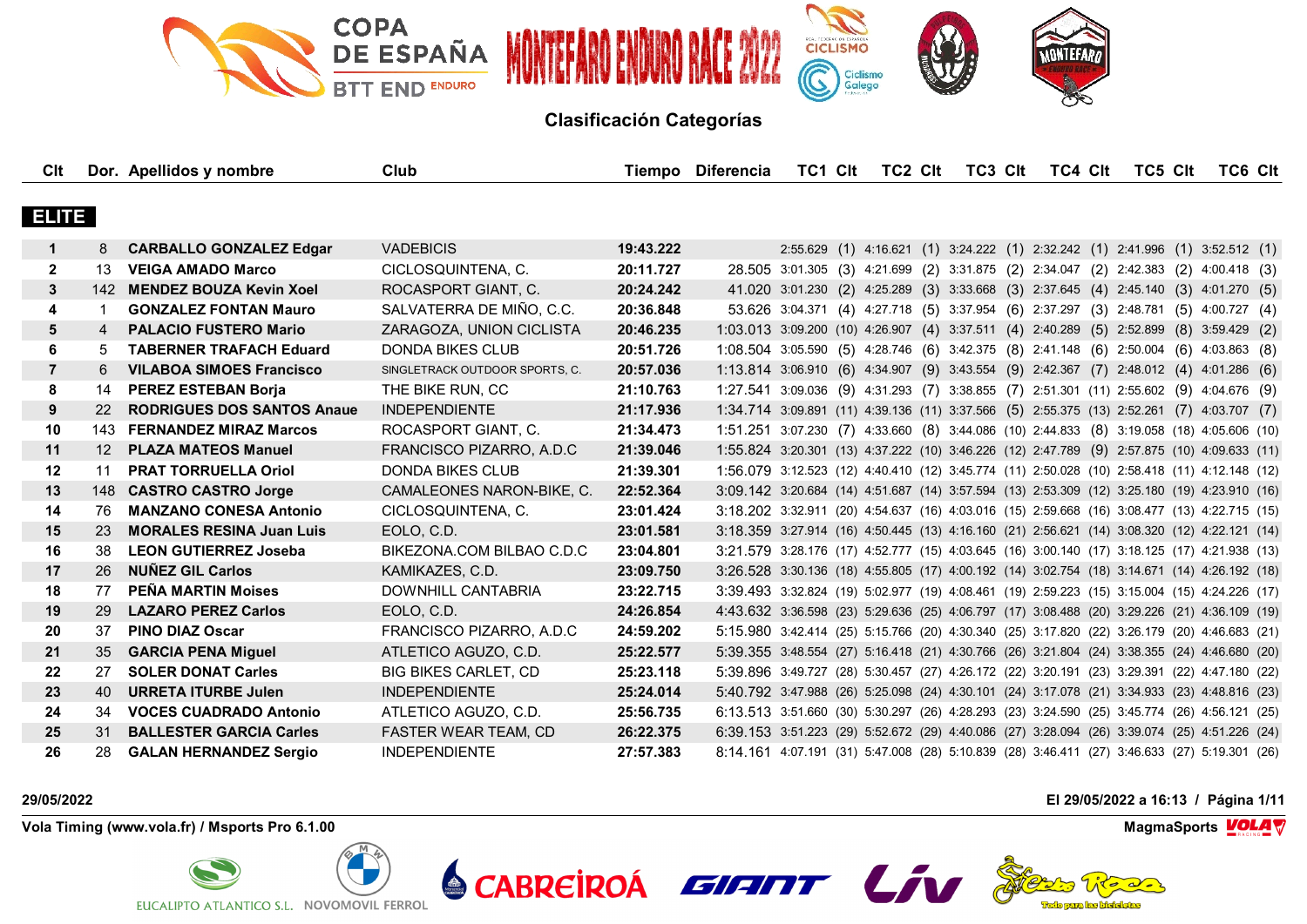

| Clt             |      | Dor. Apellidos y nombre          | Club                        |           | Tiempo Diferencia                                                                             | TC1 CIt     | TC2 CIt                                                               | TC3 CIt | TC4 Clt | TC5 Clt |  | TC6 Clt |
|-----------------|------|----------------------------------|-----------------------------|-----------|-----------------------------------------------------------------------------------------------|-------------|-----------------------------------------------------------------------|---------|---------|---------|--|---------|
|                 |      |                                  |                             |           |                                                                                               |             |                                                                       |         |         |         |  |         |
| 27              | 30 I | <b>GALAN LOPEZ Noel</b>          | BURELA, C.C.                | 29:31.636 | 9:48.414 4:16.765 (32) 5:59.453 (30) 5:23.047 (29) 3:51.957 (28) 4:39.617 (28) 5:20.797 (27)  |             |                                                                       |         |         |         |  |         |
| 28              | 33.  | <b>CELDA JUAREZ Alvaro</b>       | <b>BIG BIKES CARLET, CD</b> | 32:45.172 | 13:01.950 4:45.774 (33) 6:52.375 (31) 5:51.648 (30) 4:21.609 (29) 4:48.004 (29) 6:05.762 (28) |             |                                                                       |         |         |         |  |         |
| Ausentes - TC6  |      |                                  |                             |           |                                                                                               |             |                                                                       |         |         |         |  |         |
|                 | 36   | <b>PEREZ GREGORES Diego</b>      | CYCLING TEAM CABAÑAS, C.    |           |                                                                                               |             |                                                                       |         |         |         |  |         |
|                 | 79   | <b>CORRALES RIANCHO Ivan</b>     | DOWNHILL CANTABRIA          |           |                                                                                               |             |                                                                       |         |         |         |  |         |
| Abandonos - TC6 |      |                                  |                             |           |                                                                                               |             |                                                                       |         |         |         |  |         |
|                 |      | <b>SANZ CASADEVALL Guillem</b>   | ESCAPA CLUB CICLISTA        |           |                                                                                               | 3:08.852(8) |                                                                       |         |         |         |  |         |
|                 | 32   | <b>CAAMAÑO NIMO Martin</b>       | BTT CASTROBIKES, C.         |           |                                                                                               |             | 6:15.207 (34) 10:03.359 (32)                                          |         |         |         |  |         |
|                 | 39   | <b>PELLON CARBALLEIRA Manuel</b> | <b>BDM BIKE CLUB</b>        |           |                                                                                               |             | 3:22.165 (15) 4:57.539 (18) 4:14.446 (20)                             |         |         |         |  |         |
|                 | 147  | <b>SOTO GONZALEZ Francisco</b>   | ROCASPORT GIANT, C.         |           |                                                                                               |             | 3:34.969 (21) 5:17.277 (22) 4:08.339 (18) 3:03.625 (19) 3:16.465 (16) |         |         |         |  |         |
|                 | 151  | <b>NOVO FERNANDEZ Javier</b>     | PULPEIROS MUGARDOS, C.      |           |                                                                                               |             | 3:35.688 (22) 12:01.453 (33)                                          |         |         |         |  |         |
|                 |      | 153 PORTO FIGUEROA Alen Daniel   | <b>BDM BIKE CLUB</b>        |           |                                                                                               |             | 3:38.281 (24) 5:21.438 (23) 11:15.922 (31)                            |         |         |         |  |         |

# **ELITE FEMINAS**

| 186 PEREZ BRAVO Elena                               | ON BIKE, CC   | 27:15.054 |  |  | 4:14.703 (1) 5:58.004 (1) 4:37.902 (1) 3:32.238 (1) 3:46.684 (1) 5:05.523 (1)           |  |
|-----------------------------------------------------|---------------|-----------|--|--|-----------------------------------------------------------------------------------------|--|
| 190 CHAPELA CAIÑO Gemma                             | VK BIKES. C.  | 30:15.178 |  |  | 3:00.124 4:28.074 (3) 6:21.113 (4) 5:27.000 (2) 4:14.972 (3) 4:09.683 (2) 5:34.336 (2)  |  |
| 189 GONZALEZ GONZALEZ-CORROTO Covadonga CUETOS BIKE |               | 32:03.164 |  |  | 4:48.110 4:17.203 (2) 6:11.808 (3) 7:49.504 (5) 3:41.421 (2) 4:24.118 (3) 5:39.110 (3)  |  |
| 193 PRIETO CUESTA Naroa                             | OIARTZUN BIKE | 32:19.807 |  |  | 5:04.753 4:31.395 (4) 7:04.047 (5) 5:56.187 (3) 4:15.242 (4) 4:46.128 (4) 5:46.808 (4)  |  |
| 194 PRIETO CUESTA Haizea                            | OIARTZUN BIKE | 38:30.712 |  |  | 11:15.658 5:37.476 (6) 8:12.699 (6) 7:19.211 (4) 5:04.997 (5) 5:37.692 (5) 6:38.637 (5) |  |

SCABREIROA EVENT LIV

Ausentes - TC6

195 **CASTRO FERNANDEZ Eva** CICLOSQUINTENA, C.

### Abandonos - TC6

192 **CABARCOS BECEIRO Estefania** ROCASPORT GIANT, C. 4:31.777 (5) 6:08.864 (2) 10:02.692 (6)

**Vola Timing (www.vola.fr) / Msports Pro 6.1.00 MagmaSports VOLA** 

EUCALIPTO ATLANTICO S.L. NOVOMOVIL FERROL

**29/05/2022 El 29/05/2022 a 16:13 / Página 2/11**

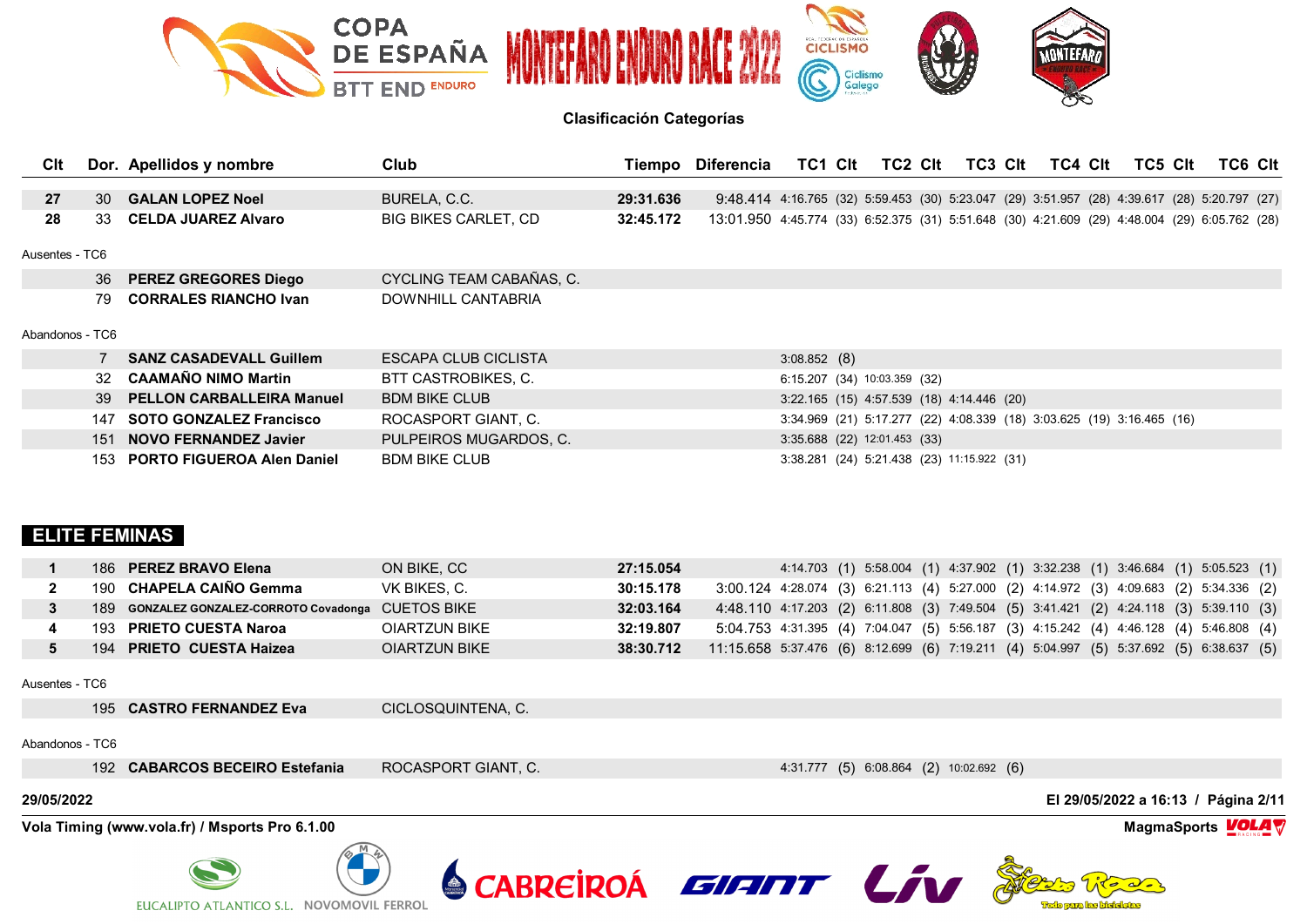

| Clt            |               | Dor. Apellidos y nombre              | Club                           |           | Tiempo Diferencia                                                                             | TC1 CIt | TC2 CIt | TC3 CIt | TC4 CIt                                                                              | TC5 CIt | TC6 CIt |  |
|----------------|---------------|--------------------------------------|--------------------------------|-----------|-----------------------------------------------------------------------------------------------|---------|---------|---------|--------------------------------------------------------------------------------------|---------|---------|--|
|                |               |                                      |                                |           |                                                                                               |         |         |         |                                                                                      |         |         |  |
| <b>SUB-23</b>  |               |                                      |                                |           |                                                                                               |         |         |         |                                                                                      |         |         |  |
| $\mathbf 1$    | $\mathcal{P}$ | <b>CARRERA PRADO Nicolas</b>         | TEAM JUSTBIKES-TRANSITION      | 20:37.504 |                                                                                               |         |         |         | 3:08.223 (3) 4:22.934 (1) 3:40.625 (1) 2:42.437 (1) 2:47.434 (1) 3:55.851 (1)        |         |         |  |
| 2              | 15            | <b>COSTA GRAELL Pau</b>              | ESCAPA CLUB CICLISTA           | 21:06.389 |                                                                                               |         |         |         | 28.885 3:07.406 (2) 4:34.683 (4) 3:45.613 (4) 2:43.707 (3) 2:52.496 (3) 4:02.484 (2) |         |         |  |
| 3              | 16            | <b>MENENDEZ GONZALEZ Diego</b>       | <b>CARES DEVA</b>              | 21:08.746 |                                                                                               |         |         |         | 31.242 3:06.840 (1) 4:31.047 (2) 3:41.742 (2) 2:51.332 (7) 2:53.570 (4) 4:04.215 (3) |         |         |  |
| 4              | 17            | <b>DONIZ GARCIA Marcos</b>           | <b>VADEBICIS</b>               | 21:11.878 |                                                                                               |         |         |         | 34.374 3:08.664 (4) 4:31.899 (3) 3:43.304 (3) 2:42.617 (2) 2:50.769 (2) 4:14.625 (6) |         |         |  |
| 5              | 21            | <b>PRAT TORRUELLA Bernat</b>         | <b>DONDA BIKES CLUB</b>        | 21:46.338 | 1:08.834 3:13.398 (5) 4:40.531 (5) 3:53.039 (7) 2:49.984 (5) 2:57.187 (7) 4:12.199 (4)        |         |         |         |                                                                                      |         |         |  |
| 6              | 50            | <b>DEL RIO COLLAZO Zoe</b>           | XSM-SANTOME DE PIÑEIRO         | 21:48.879 | 1:11.375 3:17.910 (8) 4:44.746 (6) 3:47.812 (6) 2:48.762 (4) 2:56.340 (6) 4:13.309 (5)        |         |         |         |                                                                                      |         |         |  |
| $\overline{7}$ | 42            | <b>LOUREIRO GIRALDEZ Manuel</b>      | CORUXO, C.C.                   | 22:10.222 | 1:32.718 3:17.375 (7) 4:49.023 (7) 3:57.238 (9) 2:51.625 (8) 2:59.523 (8) 4:15.438 (7)        |         |         |         |                                                                                      |         |         |  |
| 8              | 20            | <b>BOSCH NUÑEZ David</b>             | FORNELLS DE LA SELVA, CLUB BTT | 22:18.177 | 1:40.673 3:17.352 (6) 5:08.715 (12) 3:46.793 (5) 2:50.906 (6) 2:55.071 (5) 4:19.340 (9)       |         |         |         |                                                                                      |         |         |  |
| 9              | 41            | <b>GARCIA FAURA Asier</b>            | ZARAGOZA, UNION CICLISTA       | 23:00.226 | 2:22.722 3:34.383 (13) 4:55.547 (8) 3:59.535 (10) 3:00.289 (11) 3:11.965 (11) 4:18.507 (8)    |         |         |         |                                                                                      |         |         |  |
| 10             | 51            | <b>MIRANDA GUITIAN Raul</b>          | CORUXO, C.C.                   | 23:02.555 | 2:25.051 3:25.079 (9) 4:59.348 (10) 4:12.075 (12) 2:56.851 (9) 3:06.683 (10) 4:22.519 (11)    |         |         |         |                                                                                      |         |         |  |
| 11             | 44            | <b>OLIVA LAFARGA Lucas</b>           | <b>GRAN VIA BIKES, C.C.</b>    | 23:06.121 | 2:28.617 3:32.379 (11) 4:57.125 (9) 4:04.618 (11) 2:59.934 (10) 3:12.690 (12) 4:19.375 (10)   |         |         |         |                                                                                      |         |         |  |
| 12             | 49            | <b>ARIAS ALVAREZ Angel</b>           | <b>INDEPENDIENTE</b>           | 24:20.587 | 3:43.083 3:34.031 (12) 5:12.613 (14) 4:15.219 (13) 3:10.582 (13) 3:26.622 (15) 4:41.520 (13)  |         |         |         |                                                                                      |         |         |  |
| 13             | 163           | <b>IGLESIAS SEIJO Adrian</b>         | PULPEIROS MUGARDOS, C.         | 24:35.696 | 3:58.192 3:44.242 (16) 5:11.629 (13) 4:25.418 (15) 3:11.563 (14) 3:20.781 (13) 4:42.063 (14)  |         |         |         |                                                                                      |         |         |  |
| 14             | 43            | <b>BARRENO ORTIZ Ignacio Nicolas</b> | X-SAUCE C.D.E.                 | 24:40.883 | 4:03.379 3:42.136 (14) 5:05.375 (11) 4:47.297 (18) 3:14.199 (15) 3:21.153 (14) 4:30.723 (12)  |         |         |         |                                                                                      |         |         |  |
| 15             | 48            | SARDIÑA FONTECOBA Alejandro          | PULPEIROS MUGARDOS, C.         | 25:10.658 | 4:33.154 3:49.071 (17) 5:26.278 (16) 4:22.621 (14) 3:22.590 (16) 3:27.215 (16) 4:42.883 (15)  |         |         |         |                                                                                      |         |         |  |
| 16             | 47            | <b>IGLESIAS MEDINA Rodrigo</b>       | <b>INDEPENDIENTE</b>           | 25:58.930 | 5:21.426 3:43.703 (15) 5:40.114 (17) 4:40.992 (16) 3:29.637 (17) 3:35.375 (17) 4:49.109 (16)  |         |         |         |                                                                                      |         |         |  |
| 17             | 24            | <b>LEEUWENBERG Rafael</b>            | LOOSE RIDERS, TERUEL           | 28:08.761 | 7:31.257 3:25.672 (10) 5:24.411 (15) 3:53.980 (8) 3:00.417 (12) 3:05.992 (9) 9:18.289 (19)    |         |         |         |                                                                                      |         |         |  |
| 18             | 52            | <b>DELGADO RIPOLL Jose</b>           | POLOP, CC                      | 28:09.998 | 7:32.494 4:39.715 (21) 5:48.219 (18) 4:41.804 (17) 3:47.789 (18) 3:44.557 (18) 5:27.914 (17)  |         |         |         |                                                                                      |         |         |  |
| 19             | 56            | <b>MARTINEZ VELASCO Hugo</b>         | <b>INDEPENDIENTE</b>           | 31:46.647 | 11:09.143 4:46.437 (22) 6:54.562 (20) 5:28.093 (19) 4:23.098 (19) 4:21.570 (19) 5:52.887 (18) |         |         |         |                                                                                      |         |         |  |
|                |               |                                      |                                |           |                                                                                               |         |         |         |                                                                                      |         |         |  |

Abandonos - TC6

| 10. | <b>FERNANDEZ PEREZ David</b> | AVANZA-O PORRIÑO             | 4:54.941 (24)               |
|-----|------------------------------|------------------------------|-----------------------------|
|     | 45 PIÑEIRA RODRIGUEZ Sergio  | PONTEBIKE TEAM SPORTSKIDS    | 3:57.289(18)                |
|     | 46 <b>MIGUEZ Pedro</b>       | INDEPENDIENTE                | 3:58.891 (19) 7:32.278 (23) |
|     | 53 BARRAL RODRIGUEZ Edgar    | CICLOSQUINTENA, C.           | 4:07.226 (20) 5:56.469 (19) |
|     | 54 RODRIGUEZ CASTAÑEDA Diego | LA CASA DE LA BICI-LA BAÑEZA | 5:31.864 (25) 7:17.074 (22) |

SCABREIROA EIFITIT LIV

**Vola Timing (www.vola.fr) / Msports Pro 6.1.00 MagmaSports VOLA** 



**29/05/2022 El 29/05/2022 a 16:13 / Página 3/11**

**The forema las biolidatas** 



**VolaSoftControlPdf**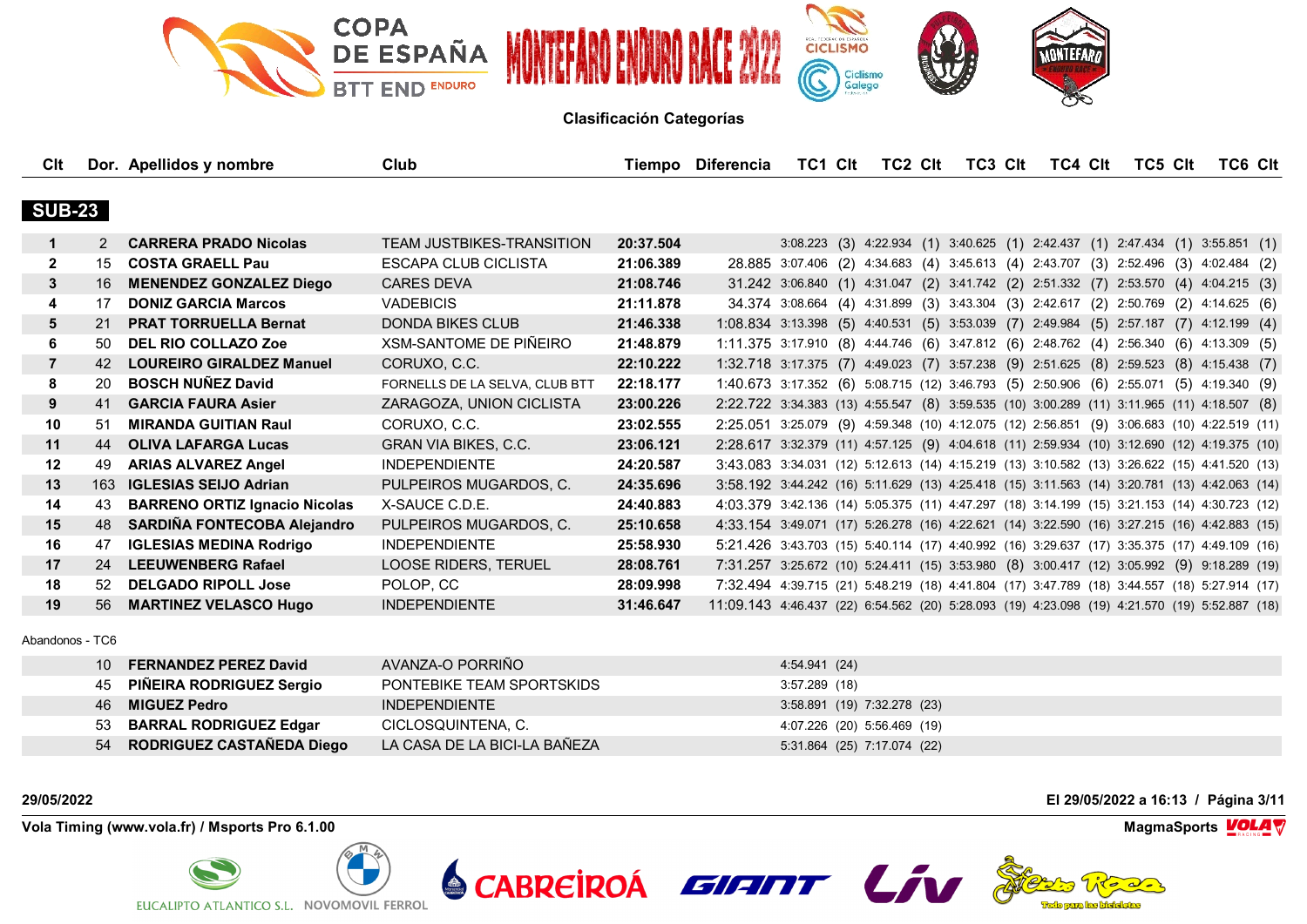

| Clt | Dor.<br>Apellidos y nombre             | Club                 | <b>Diferencia</b><br>⊺iempo | TC1 CIt | TC2 CIt | TC3 CIt                                                 | TC4 Clt | TC5 Clt | <b>TC6 CIt</b> |
|-----|----------------------------------------|----------------------|-----------------------------|---------|---------|---------------------------------------------------------|---------|---------|----------------|
|     |                                        |                      |                             |         |         |                                                         |         |         |                |
|     | 55<br><b>JAICO FLORENTINO Fabricio</b> | <b>INDEPENDIENTE</b> |                             |         |         | 4:53.863 (23) 7:01.051 (21) 7:01.797 (20) 5:36.503 (20) |         |         |                |

# **SUB-23 FEMINAS**

| 187 ARIAS GARCIA Alba          | CICLOSQUINTENA, C.   | 27:17.946 | 3:58.523 (1) 5:54.473 (1) 4:44.613 (1) 3:32.910 (1) 3:49.700 (1) 5:17.727 (2)        |
|--------------------------------|----------------------|-----------|--------------------------------------------------------------------------------------|
| 188 <b>MARIMON ABADAL Laia</b> | ESCAPA CLUB CICLISTA | 28:04.464 | 46.518 4:11.449 (2) 6:03.328 (2) 4:55.101 (2) 3:39.957 (2) 3:59.258 (2) 5:15.371 (1) |

# **JUNIOR**

| <b>MARTINEZ RODRIGUEZ Andre</b><br>18 | AVANZA-O PORRIÑO     | 21:33.731 | 3:08.157 (1) 4:43.652 (1) 3:47.617 (1) 2:48.821 (1) 2:56.082 (1) 4:09.402 (1)           |
|---------------------------------------|----------------------|-----------|-----------------------------------------------------------------------------------------|
| OLM BURNAT Pau<br>19                  | VIC-ETB CLUB NATACIO | 22:07.327 | 33.596 3:21.742 (2) 4:43.676 (2) 3:49.636 (2) 2:55.574 (2) 2:59.441 (2) 4:17.258 (2)    |
| <b>BARRAL RODRIGUEZ Yeray</b><br>59   | CICLOSQUINTENA. C.   | 22:53.520 | 1:19.789 3:30.875 (4) 4:55.110 (3) 3:56.695 (3) 2:59.476 (3) 3:07.176 (3) 4:24.188 (3)  |
| LOUREIRO AMADO Guillermo<br>58.       | CICLOSQUINTENA. C.   | 23:13.699 | 1:39.968 3:31.812 (5) 5:05.438 (5) 4:01.965 (4) 3:01.175 (4) 3:08.473 (4) 4:24.836 (4)  |
| 57 CIUDAD PIÑEIRO Lucas               | PAMO BIKE, C.C.      | 23:25.734 | 1:52.003 3:28.828 (3) 4:55.519 (4) 4:15.168 (5) 3:03.242 (5) 3:13.332 (6) 4:29.645 (5)  |
| 152 RICO NOCEDA Andre                 | ROCASPORT GIANT, C.  | 24:23.710 | 2:49.979 3:36.863 (6) 5:16.535 (6) 4:43.797 (7) 3:04.843 (6) 3:10.246 (5) 4:31.426 (6)  |
| 61 SERROUKH ZAMANI Zakaria            | FOLGATEL, CC         | 25:45.540 | 4:11.809 3:56.902 (8) 5:25.231 (7) 4:27.195 (6) 3:29.153 (7) 3:36.411 (7) 4:50.648 (7)  |
| <b>PRINS Jonas</b><br>62.             | <b>INDEPENDIENTE</b> | 32:18.708 | 10:44.977 4:45.223 (9) 6:35.438 (9) 6:28.774 (9) 4:16.437 (9) 4:20.316 (8) 5:52.520 (9) |

# **JUNIOR FEMINAS**

| 3:42.907 (1) 5:21.125 (1) 4:21.567 (1) 3:15.363 (1) 3:27.043 (1) 4:38.477 (1)<br>185 MENENDEZ GONZALEZ Cristina<br><b>CUETOS BIKE</b><br>24:46.482 |  |
|----------------------------------------------------------------------------------------------------------------------------------------------------|--|
|----------------------------------------------------------------------------------------------------------------------------------------------------|--|

**Vola Timing (www.vola.fr) / Msports Pro 6.1.00 MagmaSports VOLA** 



**29/05/2022 El 29/05/2022 a 16:13 / Página 4/11**



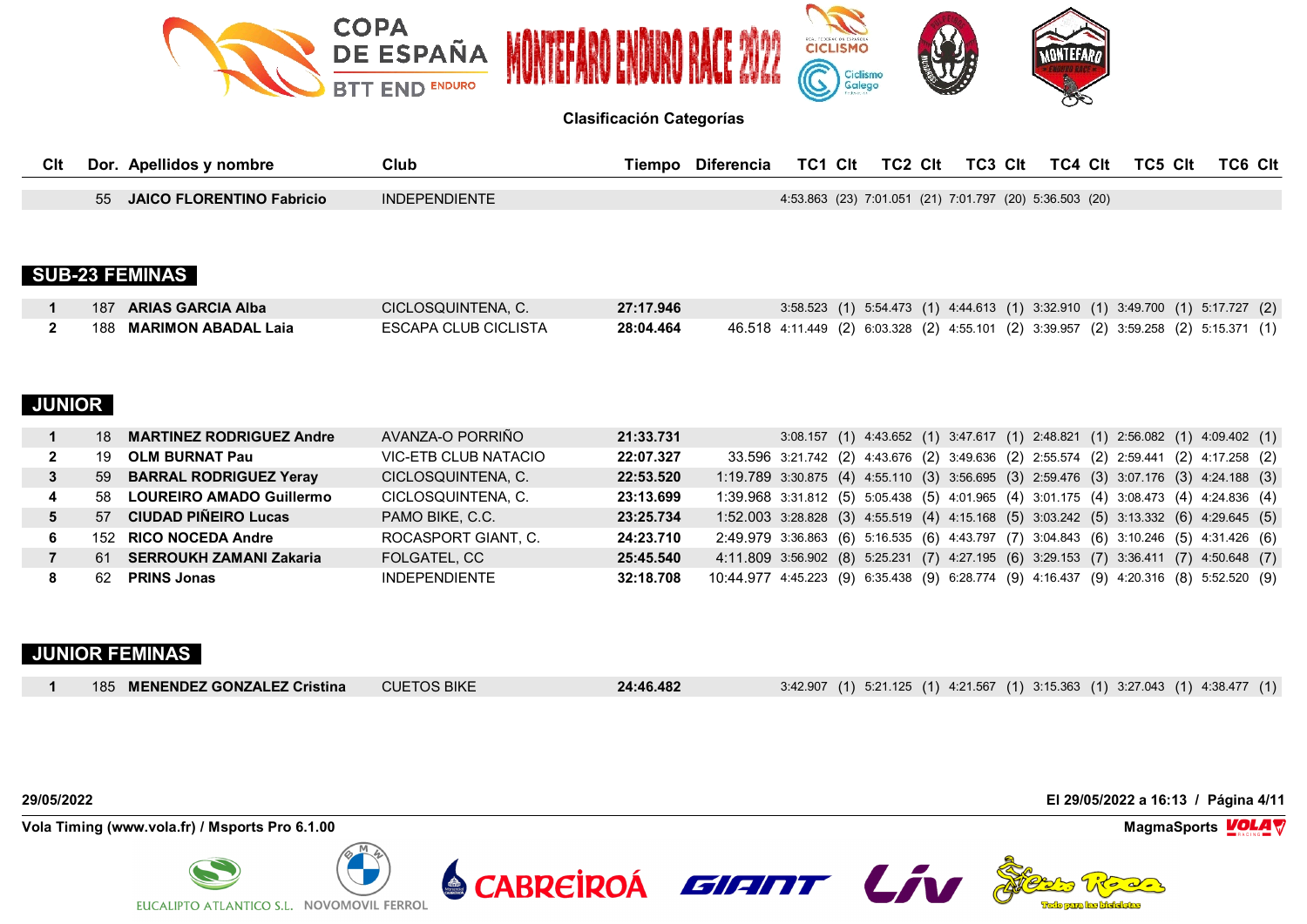

| Clt              |     | Dor. Apellidos y nombre              | Club                          |           | Tiempo Diferencia                                                                            |  | TC1 Clt TC2 Clt |  | TC3 CIt TC4 CIt | TC5 Clt                                                                       | <b>TC6 CIt</b> |  |
|------------------|-----|--------------------------------------|-------------------------------|-----------|----------------------------------------------------------------------------------------------|--|-----------------|--|-----------------|-------------------------------------------------------------------------------|----------------|--|
|                  |     |                                      |                               |           |                                                                                              |  |                 |  |                 |                                                                               |                |  |
| <b>MASTER 30</b> |     |                                      |                               |           |                                                                                              |  |                 |  |                 |                                                                               |                |  |
| 1                | 3   | <b>LEMOS RAMIREZ Santos</b>          | GRUPETA PAN DE ZARKO, C.      | 20:52.840 |                                                                                              |  |                 |  |                 | 3:08.992 (1) 4:26.848 (1) 3:40.176 (1) 2:37.965 (1) 2:54.328 (1) 4:04.531 (1) |                |  |
| $\mathbf{2}$     |     | 145 RODRIGUEZ CELA Javier            | ROCASPORT GIANT, C.           | 22:28.230 | 1:35.390 3:19.476 (2) 4:48.125 (2) 3:54.828 (2) 3:02.527 (11) 3:01.828 (2) 4:21.446 (2)      |  |                 |  |                 |                                                                               |                |  |
| 3                | 64  | <b>FUERTES SECO Diego</b>            | NORTH BIKE LA BAÑEZA, C.D.    | 22:37.136 | 1:44.296 3:25.110 (3) 4:50.215 (3) 3:55.929 (3) 2:55.289 (2) 3:09.000 (7) 4:21.593 (3)       |  |                 |  |                 |                                                                               |                |  |
| 4                | 149 | <b>ROCA FACHAL Pablo</b>             | ROCASPORT GIANT, C.           | 22:55.604 | 2:02.764 3:27.258 (6) 4:57.351 (6) 4:05.050 (10) 2:56.965 (3) 3:03.445 (3) 4:25.535 (7)      |  |                 |  |                 |                                                                               |                |  |
| 5                | 93  | <b>CARNEIRO PEREZ David</b>          | <b>INDEPENDIENTE</b>          | 23:00.535 | 2:07.695 3:32.965 (13) 4:59.711 (7) 3:58.434 (4) 2:59.305 (6) 3:04.761 (4) 4:25.359 (6)      |  |                 |  |                 |                                                                               |                |  |
| 6                | 63  | <b>SANCHEZ NAVARRO Luis</b>          | SIERRA ESPUÑA C.C.            | 23:01.038 | 2:08.198 3:27.492 (7) 4:57.199 (5) 4:04.477 (8) 2:57.738 (4) 3:10.617 (8) 4:23.515 (4)       |  |                 |  |                 |                                                                               |                |  |
| $\overline{7}$   | 91  | <b>PIQUERO PRIETO Pablo</b>          | <b>CUETOS BIKE</b>            | 23:06.929 | 2:14.089 3:27.140 (5) 5:01.926 (8) 3:59.551 (5) 2:59.328 (7) 3:11.750 (10) 4:27.234 (9)      |  |                 |  |                 |                                                                               |                |  |
| 8                | 87  | <b>ARIZMENDIARRETA CELAYA Endika</b> | ELORRIOKO BANAN-BANAN Z K E   | 23:20.372 | 2:27.532 3:31.117 (9) 5:12.235 (15) 4:01.079 (6) 3:02.484 (10) 3:08.211 (6) 4:25.246 (5)     |  |                 |  |                 |                                                                               |                |  |
| 9                | 150 | <b>GOMEZ LOPEZ Juan Miquel</b>       | CAMALEONES NARON-BIKE, C.     | 23:33.465 | 2:40.625 3:31.500 (10) 5:06.269 (10) 4:08.473 (13) 3:01.555 (9) 3:17.594 (12) 4:28.074 (10)  |  |                 |  |                 |                                                                               |                |  |
| 10               | 74  | <b>ALBARRAN CAMPOS Joel</b>          | <b>BORJOBIKES CD</b>          | 23:38.025 | 2:45.185 3:37.051 (16) 5:06.257 (9) 4:05.106 (11) 3:03.527 (12) 3:14.690 (11) 4:31.394 (11)  |  |                 |  |                 |                                                                               |                |  |
| 11               | 85  | <b>TOBIO REY Miguel</b>              | BTT CASTROBIKES, C.           | 24:01.398 | 3:08.558 3:33.531 (14) 5:11.117 (14) 4:14.801 (15) 3:07.039 (15) 3:19.125 (14) 4:35.785 (13) |  |                 |  |                 |                                                                               |                |  |
| 12               | 69  | <b>LOPEZ MARTINEZ Gerardo</b>        | SIERRA ESPUÑA C.C.            | 24:02.273 | 3:09.433 3:32.488 (11) 5:07.601 (11) 4:13.809 (14) 3:06.129 (14) 3:21.383 (17) 4:40.863 (15) |  |                 |  |                 |                                                                               |                |  |
| 13               | 68  | <b>FERNANDEZ GUISANDE Helder</b>     | BICI O CON, C.                | 24:03.363 | 3:10.523 3:32.699 (12) 5:09.886 (13) 4:17.617 (16) 3:05.993 (13) 3:21.387 (18) 4:35.781 (12) |  |                 |  |                 |                                                                               |                |  |
| 14               | 86  | VIÑA COTO Adrian                     | <b>BICICLETAS DAVID, C.C.</b> | 24:12.668 | 3:19.828 3:36.949 (15) 5:17.188 (16) 4:08.094 (12) 3:11.789 (17) 3:22.507 (19) 4:36.141 (14) |  |                 |  |                 |                                                                               |                |  |
| 15               | 173 | <b>AMOR SOUTO Javier</b>             | MONTENEME, C. C.              | 24:23.442 | 3:30.602 3:37.727 (18) 5:08.507 (12) 4:24.165 (19) 3:11.277 (16) 3:20.711 (16) 4:41.055 (17) |  |                 |  |                 |                                                                               |                |  |
| 16               | 78  | <b>MENDEZ PEREZ Jose Antonio</b>     | <b>MASTINESBTTLLANGREU</b>    | 24:24.442 | 3:31.602 3:26.469 (4) 6:20.282 (36) 4:04.914 (9) 2:59.164 (5) 3:06.762 (5) 4:26.851 (8)      |  |                 |  |                 |                                                                               |                |  |
| 17               | 80  | <b>BORJAS PAZOS Adrian</b>           | BICI VERDE, C.C.              | 24:29.978 | 3:37.138 3:37.535 (17) 5:21.359 (17) 4:18.075 (17) 3:11.891 (19) 3:20.149 (15) 4:40.969 (16) |  |                 |  |                 |                                                                               |                |  |
| 18               | 158 | <b>MARAN PENA Fernando Diego</b>     | PULPEIROS MUGARDOS, C.        | 25:12.663 | 4:19.823 3:39.824 (19) 5:29.531 (18) 4:41.480 (28) 3:00.719 (8) 3:18.047 (13) 5:03.062 (26)  |  |                 |  |                 |                                                                               |                |  |
| 19               |     | 180 SEOANE VELASCO Jonathan          | + ENDURO MTB, C.              | 25:34.871 | 4:42.031 3:52.656 (21) 5:32.172 (21) 4:27.766 (21) 3:20.195 (21) 3:27.090 (20) 4:54.992 (21) |  |                 |  |                 |                                                                               |                |  |
| 20               | 75  | <b>LOPEZ DOBARRIO Esteban</b>        | ARTEIXO-MB3, C.C.             | 25:36.729 | 4:43.889 3:51.527 (20) 5:36.933 (22) 4:24.453 (20) 3:15.078 (20) 3:33.004 (22) 4:55.734 (22) |  |                 |  |                 |                                                                               |                |  |
| 21               |     | 159 PAZOS VAZQUEZ Brais              | PULPEIROS MUGARDOS, C.        | 25:42.567 | 4:49.727 4:01.324 (24) 5:30.578 (20) 4:34.032 (22) 3:22.758 (22) 3:32.757 (21) 4:41.118 (18) |  |                 |  |                 |                                                                               |                |  |
| 22               | 71  | <b>GONZALEZ DEL GESSO Manuel</b>     | A FORNA, A.D.                 | 26:08.847 | 5:16.007 4:05.511 (27) 5:30.102 (19) 4:37.926 (25) 3:23.969 (23) 3:38.246 (23) 4:53.093 (19) |  |                 |  |                 |                                                                               |                |  |
| 23               | 88  | <b>VILELA VILAR Ruben</b>            | CAMALEONES NARON-BIKE, C.     | 26:32.245 | 5:39.405 4:10.309 (31) 5:38.875 (24) 4:18.984 (18) 3:28.773 (25) 3:56.414 (31) 4:58.890 (23) |  |                 |  |                 |                                                                               |                |  |
| 24               | 73  | <b>ALVAREZ ALVAREZ Jonatan</b>       | MONTEFERRO BIKE CLUB          | 26:38.406 | 5:45.566 3:30.222 (8) 4:52.578 (4) 4:01.793 (7) 3:11.883 (18) 3:11.004 (9) 7:50.926 (37)     |  |                 |  |                 |                                                                               |                |  |
| 25               |     | 176 YLLANA LOPEZ Diego               | <b>CARES DEVA</b>             | 26:40.868 | 5:48.028 3:56.351 (22) 5:37.824 (23) 4:45.485 (30) 3:30.633 (27) 3:49.696 (28) 5:00.879 (24) |  |                 |  |                 |                                                                               |                |  |
| 26               | 162 | <b>HERRANZ LORENTE Javier</b>        | PULPEIROS MUGARDOS, C.        | 26:44.544 | 5:51.704 4:02.332 (25) 5:39.992 (25) 4:36.887 (24) 3:29.485 (26) 3:49.676 (27) 5:06.172 (28) |  |                 |  |                 |                                                                               |                |  |

**Vola Timing (www.vola.fr) / Msports Pro 6.1.00 MagmaSports VOLA** 



**29/05/2022 El 29/05/2022 a 16:13 / Página 5/11**



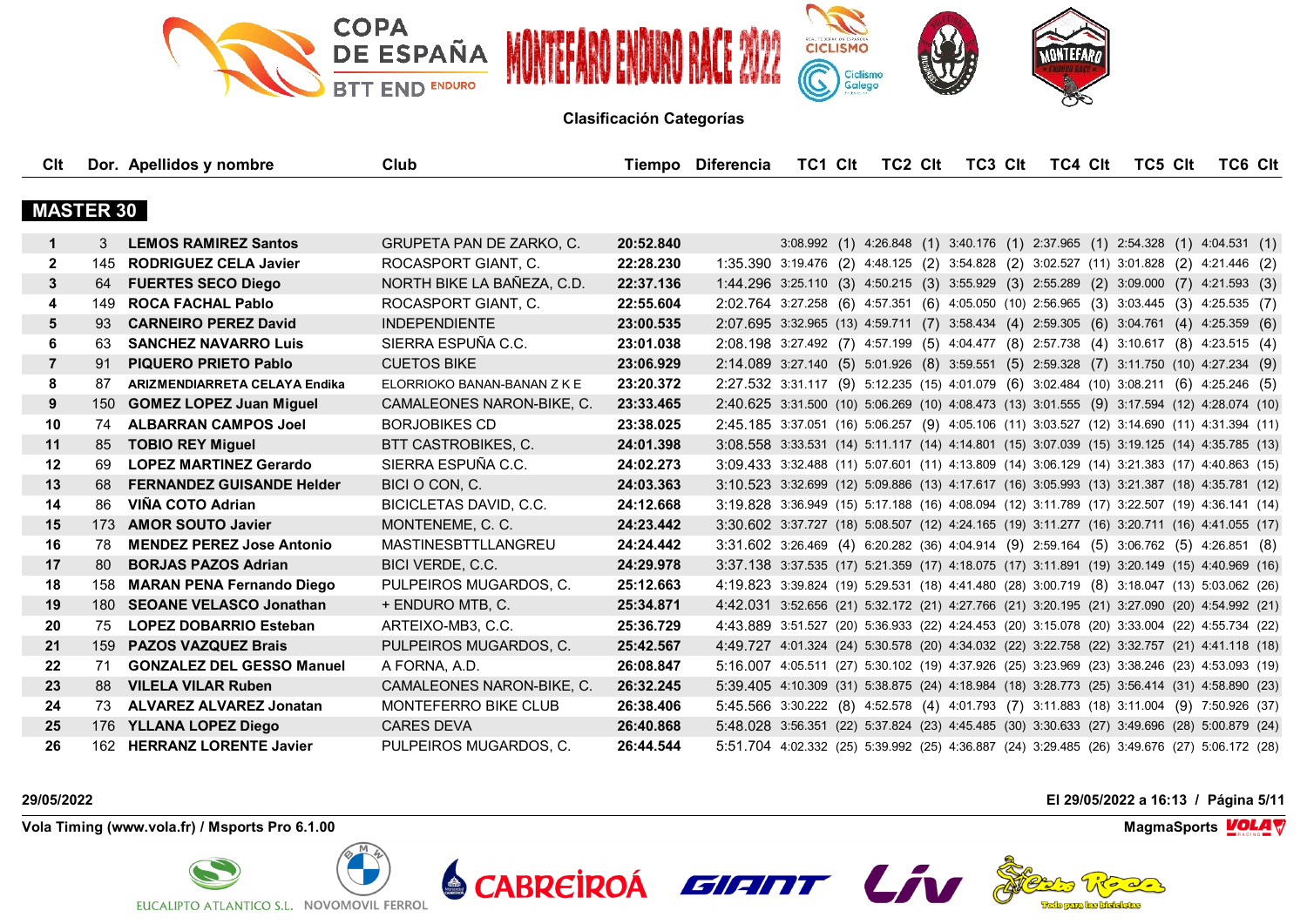

| Clt             |     | Dor. Apellidos y nombre           | Club                  | Tiempo    | Diferencia                                                                                    | TC1. | Clt | TC <sub>2</sub> C <sub>It</sub> | TC3 Clt | TC4 Clt | TC5 Clt | <b>TC6 CIt</b> |  |
|-----------------|-----|-----------------------------------|-----------------------|-----------|-----------------------------------------------------------------------------------------------|------|-----|---------------------------------|---------|---------|---------|----------------|--|
|                 |     |                                   |                       |           |                                                                                               |      |     |                                 |         |         |         |                |  |
| 27              | 70  | <b>LORENZO LEMOS German</b>       | A FORNA, A.D.         | 26:52.891 | 6:00.051 4:06.176 (28) 5:43.469 (26) 4:42.851 (29) 3:32.129 (29) 3:53.711 (29) 4:54.555 (20)  |      |     |                                 |         |         |         |                |  |
| 28              | 175 | <b>PRESEDO SANCHEZ Pablo</b>      | CICLOSQUINTENA, C.    | 27:08.648 | 6:15.808 4:00.461 (23) 5:45.973 (27) 4:38.797 (26) 3:35.070 (30) 3:47.781 (25) 5:20.566 (32)  |      |     |                                 |         |         |         |                |  |
| 29              | 84  | <b>LOPEZ RODRIGUEZ Oscar</b>      | ATLETICO AGUZO, C.D.  | 27:22.515 | 6:29.675 4:07.023 (30) 5:51.750 (29) 4:40.984 (27) 3:31.094 (28) 4:00.512 (33) 5:11.152 (30)  |      |     |                                 |         |         |         |                |  |
| 30              | 169 | <b>MASCIOPINTO FRENDE Miguel</b>  | VIGOENDURO MTB, C.    | 27:37.222 | 6:44.382 4:29.136 (38) 5:49.590 (28) 4:51.805 (32) 3:35.336 (31) 3:49.269 (26) 5:02.086 (25)  |      |     |                                 |         |         |         |                |  |
| 31              | 89  | <b>RODRIGUEZ ADAN Ivan</b>        | MR BIKES, C.          | 27:46.216 | 6:53.376 4:02.957 (26) 5:56.844 (30) 4:35.820 (23) 3:26.500 (24) 3:42.313 (24) 6:01.782 (36)  |      |     |                                 |         |         |         |                |  |
| 32 <sub>2</sub> | -90 | <b>FERNANDEZ ARANZABAL Gaizka</b> | ORKATZETA KIROL KLUBA | 28:00.336 | 7:07.496 4:06.836 (29) 6:07.070 (33) 5:04.547 (34) 3:41.559 (33) 3:54.719 (30) 5:05.605 (27)  |      |     |                                 |         |         |         |                |  |
| 33 <sup>3</sup> |     | 168 GARCIA RODRIGUEZ Daniel       | VIGOENDURO MTB, C.    | 28:16.879 | 7:24.039 4:12.242 (32) 5:58.449 (31) 5:22.375 (36) 3:36.242 (32) 3:59.282 (32) 5:08.289 (29)  |      |     |                                 |         |         |         |                |  |
| 34              | -94 | <b>BUJANDA CIAURRI Mikel</b>      | <b>INDEPENDIENTE</b>  | 28:49.589 | 7:56.749 4:15.453 (33) 6:10.582 (34) 4:52.656 (33) 3:48.656 (35) 4:10.523 (34) 5:31.719 (34)  |      |     |                                 |         |         |         |                |  |
| 35              | 83  | <b>SEOANE FONTAN Daniel</b>       | BTT CASTROBIKES, C.   | 29:29.432 | 8:36.592 4:26.730 (36) 6:29.781 (37) 4:50.132 (31) 3:53.859 (37) 4:13.680 (35) 5:35.250 (35)  |      |     |                                 |         |         |         |                |  |
| 36              | 72  | <b>FERNANDEZ ALVAREZ David</b>    | A FORNA, A.D.         | 30:01.191 | 9:08.351 4:23.262 (35) 6:00.797 (32) 5:04.863 (35) 3:45.297 (34) 5:26.492 (37) 5:20.480 (31)  |      |     |                                 |         |         |         |                |  |
| 37              | 81  | <b>HEVIA EMBIL Manuel Angel</b>   | <b>CARES DEVA</b>     | 32:52.679 | 11:59.839 4:44.738 (39) 6:58.735 (38) 6:20.946 (38) 3:53.247 (36) 5:24.684 (36) 5:30.329 (33) |      |     |                                 |         |         |         |                |  |
| Ausentes - TC6  |     |                                   |                       |           |                                                                                               |      |     |                                 |         |         |         |                |  |

### Ausentes - TC6

| -66   | <b>SAN JOSE SERRANO Luis Ruben</b> | LAESPORT C.D.            |
|-------|------------------------------------|--------------------------|
| -67   | <b>VARGAS MORENO Javier</b>        | DIRTYBIKE, C.D.          |
| -82 - | <b>CORRAL BAAMONDE Ruben</b>       | KOMANDO XOVIEITICO, C.C. |

## Abandonos - TC6

| 65 RABUÑAL LOPEZ Oscar      | JARNACHAS, A.D.    | 4:20.512(34)                              |
|-----------------------------|--------------------|-------------------------------------------|
| 92 ECHEVARRIA GARCIA Sergio | <b>CUETOS BIKE</b> | 4:28.864 (37) 6:18.844 (35) 5:56.175 (37) |

# **MASTER 40**

| LOPEZ VAQUEIRO Jose Manuel | X BIKES. C.C.       | 21:30.597 | 3:15.078 (1) 4:38.215 (1) 3:48.363 (1) 2:44.238 (1) 2:55.203 (1) 4:09.500 (1)            |
|----------------------------|---------------------|-----------|------------------------------------------------------------------------------------------|
| 144 CANEIRO MARTINEZ Boria | ROCASPORT GIANT. C. | 21:48.969 | 18.372 3:16.363 (2) 4:39.394 (2) 3:52.907 (2) 2:49.586 (2) 2:56.860 (2) 4:13.859 (2)     |
| 98 FERNANDEZ RIOBO Hugo    | BUEU, C.C.          | 22:42.019 | $1:11.422$ 3:32.051 (6) 4:50.789 (4) 3:56.082 (3) 2:55.058 (3) 3:01.195 (3) 4:26.844 (5) |
| 25 DAPENA CASTROMAN Pedro  | CICLOSQUINTENA, C.  | 22:54.778 | 1:24.181 3:22.875 (3) 4:56.723 (5) 3:57.496 (4) 3:02.981 (9) 3:05.422 (4) 4:29.281 (7)   |

**Vola Timing (www.vola.fr) / Msports Pro 6.1.00 MagmaSports VOLA** 



**29/05/2022 El 29/05/2022 a 16:13 / Página 6/11**



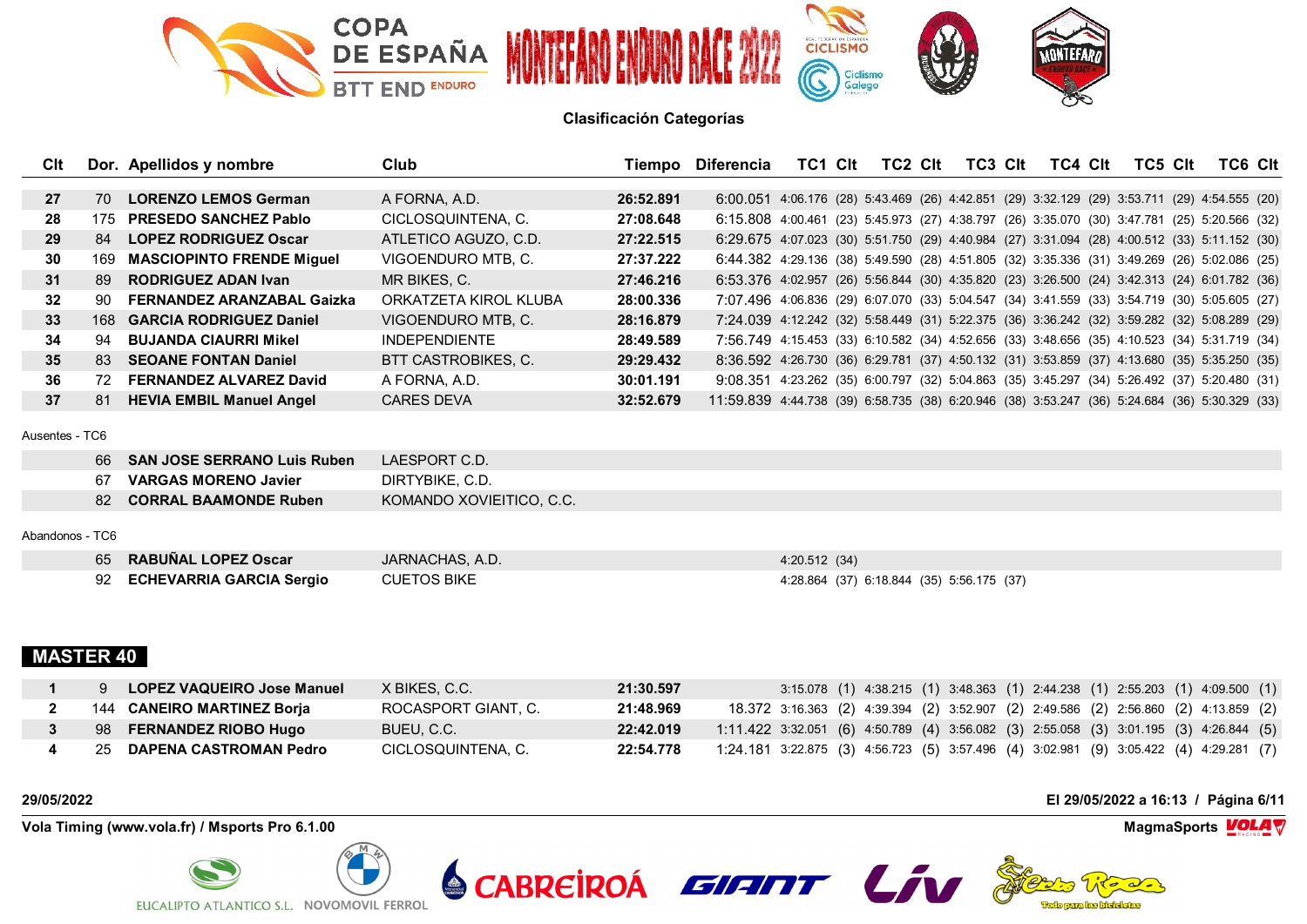

| Clt            |     | Dor. Apellidos y nombre            | Club                           |           | Tiempo Diferencia                                                                            |  | TC1 CIt TC2 CIt | TC3 Clt | TC4 Clt | TC5 CIt | <b>TC6 CIt</b> |  |
|----------------|-----|------------------------------------|--------------------------------|-----------|----------------------------------------------------------------------------------------------|--|-----------------|---------|---------|---------|----------------|--|
|                |     |                                    |                                |           |                                                                                              |  |                 |         |         |         |                |  |
| 5              |     | 146 ARRIBI SUEIRAS Oscar           | CAMALEONES NARON-BIKE, C.      | 23:04.382 | 1:33.785 3:32.582 (7) 4:46.797 (3) 4:11.390 (10) 2:56.457 (5) 3:11.476 (5) 4:25.680 (3)      |  |                 |         |         |         |                |  |
| 6              | 96  | <b>LOPEZ SEGUI Francisco Manue</b> | SARRIA, CC                     | 23:14.761 | 1:44.164 3:29.398 (4) 5:02.395 (7) 4:01.543 (5) 2:55.718 (4) 3:13.981 (8) 4:31.726 (8)       |  |                 |         |         |         |                |  |
| $\overline{7}$ | 97  | <b>JUNCAL ABAL Alejandro</b>       | VK BIKES, C.                   | 23:27.119 | 1:56.522 3:32.786 (8) 4:58.910 (6) 4:09.473 (8) 3:02.746 (8) 3:14.477 (9) 4:28.727 (6)       |  |                 |         |         |         |                |  |
| 8              | 120 | <b>RODRIGUEZ PANIZO Jorge</b>      | ATLETICO AGUZO, C.D.           | 23:32.399 | 2:01.802 3:31.938 (5) 5:04.070 (8) 4:03.340 (6) 2:59.973 (6) 3:18.183 (14) 4:34.895 (12)     |  |                 |         |         |         |                |  |
| 9              | 103 | <b>MARCOS CARLUS Fernando</b>      | LAESPORT C.D.                  | 23:46.637 | 2:16.040 3:34.414 (10) 5:19.312 (17) 4:09.805 (9) 3:03.747 (11) 3:13.015 (6) 4:26.344 (4)    |  |                 |         |         |         |                |  |
| 10             | 108 | <b>ARAUJO ALFAYA Marcos</b>        | MR BIKES, C.                   | 23:51.226 | 2:20.629 3:36.168 (12) 5:12.859 (12) 4:12.133 (12) 3:01.582 (7) 3:13.602 (7) 4:34.882 (11)   |  |                 |         |         |         |                |  |
| 11             | 122 | <b>BALBUENA GARCIA Marcos</b>      | BICI O CON, C.                 | 24:04.812 | 2:34.215 3:32.902 (9) 5:05.515 (9) 4:16.379 (15) 3:03.434 (10) 3:22.387 (18) 4:44.195 (20)   |  |                 |         |         |         |                |  |
| 12             | 107 | <b>MISA FIGUEIRAS Jose</b>         | RAPOSO FR. C.C.                | 24:18.261 | 2:47.664 3:37.504 (16) 5:08.625 (10) 4:18.210 (16) 3:12.687 (20) 3:22.371 (17) 4:38.864 (16) |  |                 |         |         |         |                |  |
| 13             | 181 | <b>BARREIRO ALONSO Ruben</b>       | + ENDURO MTB, C.               | 24:19.163 | 2:48.566 3:36.996 (14) 5:17.629 (15) 4:11.390 (10) 3:14.820 (22) 3:16.156 (11) 4:42.172 (18) |  |                 |         |         |         |                |  |
| 14             | 118 | <b>ESPADA MARJALIZA David</b>      | LA DEGOLLADA, CLUB CICLISTA    | 24:21.290 | 2:50.693 3:41.575 (18) 5:22.129 (19) 4:13.684 (13) 3:09.113 (15) 3:19.738 (16) 4:35.051 (13) |  |                 |         |         |         |                |  |
| 15             | 99  | <b>SANTOME MARTINEZ Sergio</b>     | VK BIKES, C.                   | 24:21.337 | 2:50.740 3:42.953 (19) 5:19.911 (18) 4:22.910 (19) 3:05.297 (12) 3:14.723 (10) 4:35.543 (14) |  |                 |         |         |         |                |  |
| 16             | 106 | <b>PATIÑO BELLO Dario Jose</b>     | CICLOSQUINTENA, C.             | 24:35.864 | 3:05.267 3:43.723 (20) 5:23.785 (21) 4:25.508 (23) 3:10.926 (17) 3:17.172 (13) 4:34.750 (10) |  |                 |         |         |         |                |  |
| 17             | 125 | <b>CASTILLO RIVERA Andres</b>      | ENTRENAMIENTOCICLISMO.COM C.D. | 24:39.599 | 3:09.002 3:50.797 (24) 5:17.743 (16) 4:16.075 (14) 3:11.242 (18) 3:23.359 (20) 4:40.383 (17) |  |                 |         |         |         |                |  |
| 18             | 119 | <b>PIÑEIRO LOPEZ Ruben</b>         | MESOIRO, C.C.                  | 24:40.327 | 3:09.730 3:35.504 (11) 5:16.668 (14) 4:07.972 (7) 3:09.105 (14) 3:57.871 (34) 4:33.207 (9)   |  |                 |         |         |         |                |  |
| 19             |     | 154 DIAZ DIAZ Eduardo              | CAMALEONES NARON-BIKE, C.      | 24:42.551 | 3:11.954 3:49.074 (23) 5:15.813 (13) 4:24.434 (21) 3:11.355 (19) 3:19.500 (15) 4:42.375 (19) |  |                 |         |         |         |                |  |
| 20             |     | 109 LOPEZ BROULLON Pablo           | MOTO BIKE, P.C.                | 24:42.762 | 3:12.165 3:57.125 (28) 5:12.309 (11) 4:30.507 (25) 3:07.899 (13) 3:16.891 (12) 4:38.031 (15) |  |                 |         |         |         |                |  |
| 21             | 111 | <b>BOENTE CARBALLIDO Fernando</b>  | MASTER DA LOURIÑA, C.          | 24:59.906 | 3:29.309 3:41.465 (17) 5:28.433 (25) 4:20.004 (17) 3:21.586 (27) 3:22.738 (19) 4:45.680 (21) |  |                 |         |         |         |                |  |
| 22             | 126 | <b>RAMOS GRELA Jose</b>            | <b>INDEPENDIENTE</b>           | 25:02.622 | 3:32.025 3:47.121 (22) 5:28.172 (24) 4:25.078 (22) 3:09.461 (16) 3:24.825 (22) 4:47.965 (22) |  |                 |         |         |         |                |  |
| 23             |     | 117 FERNANDEZ MERCADE Jaime        | CROSS CHICKEN C.D.E.           | 25:12.755 | 3:42.158 3:45.097 (21) 5:37.613 (29) 4:24.340 (20) 3:13.253 (21) 3:24.007 (21) 4:48.445 (23) |  |                 |         |         |         |                |  |
| 24             | 174 | <b>VILLAVERDE GRELA Carlos</b>     | CICLOSQUINTENA, C.             | 25:26.832 | 3:56.235 3:56.418 (27) 5:27.149 (23) 4:26.562 (24) 3:19.183 (25) 3:28.172 (23) 4:49.348 (25) |  |                 |         |         |         |                |  |
| 25             |     | 110 RODRIGUEZ RODRIGUEZ Ivan       | BICI VERDE, C.C.               | 25:48.191 | 4:17.594 3:59.239 (31) 5:22.437 (20) 4:37.113 (27) 3:18.156 (24) 3:42.055 (26) 4:49.191 (24) |  |                 |         |         |         |                |  |
| 26             | 171 | <b>FREIRIA ROCHA Jorge</b>         | VIGOENDURO MTB, C.             | 26:11.229 | 4:40.632 3:53.593 (26) 5:36.289 (27) 4:31.297 (26) 3:21.265 (26) 3:32.656 (24) 5:16.129 (34) |  |                 |         |         |         |                |  |
| 27             | 127 | <b>ALVAREZ VILAR Eloy</b>          | <b>INDEPENDIENTE</b>           | 26:13.361 | 4:42.764 3:53.266 (25) 6:04.571 (38) 4:22.184 (18) 3:18.125 (23) 3:35.613 (25) 4:59.602 (28) |  |                 |         |         |         |                |  |
| 28             | 155 | <b>RUA RODRIGUEZ Jose Marcos</b>   | CAMALEONES NARON-BIKE, C.      | 26:44.702 | 5:14.105 3:58.520 (29) 5:32.121 (26) 4:47.945 (29) 3:25.340 (28) 4:03.218 (37) 4:57.558 (27) |  |                 |         |         |         |                |  |
| 29             |     | 105 LOURO VILARIÑO Marcos          | MONTE XALO, P.C.               | 26:48.695 | 5:18.098 4:01.836 (32) 5:37.461 (28) 4:43.829 (28) 3:33.739 (32) 3:47.990 (27) 5:03.840 (30) |  |                 |         |         |         |                |  |
| 30             | 170 | <b>MARIÑO VILLANUEVA Jorge</b>     | VIGOENDURO MTB, C.             | 27:46.266 | 6:15.669 4:07.949 (34) 5:46.676 (31) 4:59.422 (33) 3:47.219 (35) 4:01.191 (36) 5:03.809 (29) |  |                 |         |         |         |                |  |
| 31             |     | 115 PINTO MOREIRA Carlos Manuel    | JARNACHAS, A.D.                | 28:01.853 | 6:31.256 4:10.172 (35) 5:47.106 (32) 5:12.997 (37) 3:41.648 (33) 3:59.246 (35) 5:10.684 (31) |  |                 |         |         |         |                |  |
| 32             |     | 114 CURTO FUENTE Marcos            | KOMANDO XOVIEITICO, C.C.       | 28:28.847 | 6:58.250 4:18.477 (38) 5:43.887 (30) 5:00.632 (34) 3:51.269 (37) 4:19.738 (39) 5:14.844 (33) |  |                 |         |         |         |                |  |

**Vola Timing (www.vola.fr) / Msports Pro 6.1.00 MagmaSports VOLA** 

EUCALIPTO ATLANTICO S.L. NOVOMOVIL FERROL

**29/05/2022 El 29/05/2022 a 16:13 / Página 7/11**



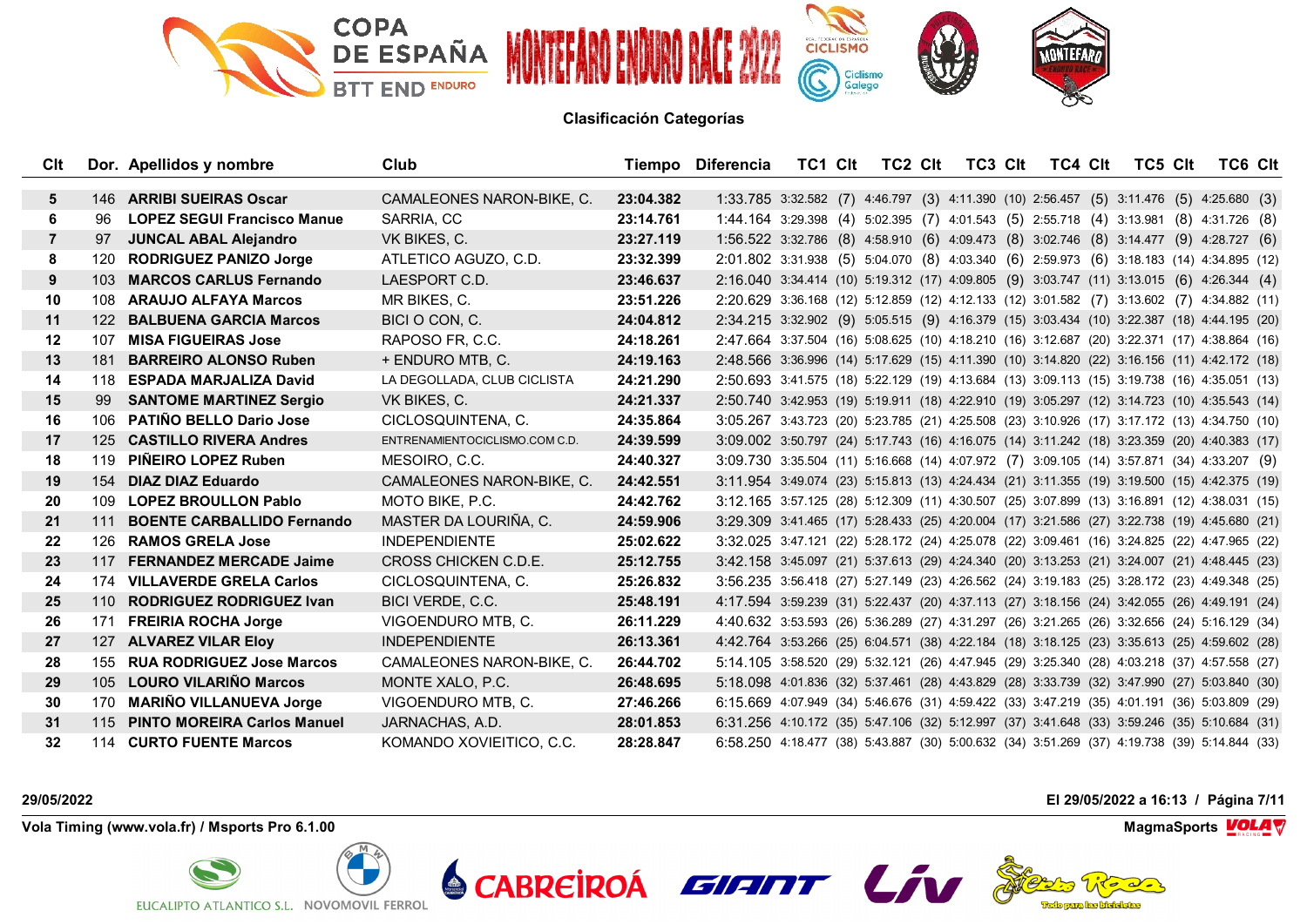

| Clt             |     | Dor. Apellidos y nombre              | Club                        |           | Tiempo Diferencia                                                                              |              | TC1 CIt TC2 CIt | TC3 Clt                                                               | TC4 Clt | TC5 Clt | TC6 CIt |  |
|-----------------|-----|--------------------------------------|-----------------------------|-----------|------------------------------------------------------------------------------------------------|--------------|-----------------|-----------------------------------------------------------------------|---------|---------|---------|--|
|                 |     |                                      |                             |           |                                                                                                |              |                 |                                                                       |         |         |         |  |
| 33 <sup>3</sup> |     | 123 LOPEZ VELEIRO David              | MOTO BIKE, P.C.             | 28:30.045 | 6:59.448 4:39.148 (42) 5:50.695 (33) 4:55.555 (31) 3:55.050 (39) 3:50.136 (29) 5:19.461 (35)   |              |                 |                                                                       |         |         |         |  |
| 34              |     | 102 PLAZA DIAZ Ramon                 | LAESPORT C.D.               | 29:04.560 | 7:33.963 4:11.692 (36) 5:52.644 (35) 6:05.961 (40) 3:49.684 (36) 3:53.247 (32) 5:11.332 (32)   |              |                 |                                                                       |         |         |         |  |
| 35 <sub>5</sub> |     | 167 FERNANDEZ GARCIA Ramon Antonio   | VIGOENDURO MTB, C.          | 29:42.644 | 8:12.047 5:10.148 (44) 6:02.160 (37) 5:06.246 (35) 3:55.211 (40) 3:56.317 (33) 5:32.562 (37)   |              |                 |                                                                       |         |         |         |  |
| 36              |     | 101 GALLEGO VALVERDE Fernando        | THC BIKE, C.                | 29:59.726 | 8:29.129 4:25.921 (40) 6:16.035 (39) 5:21.625 (39) 3:42.867 (34) 3:48.653 (28) 6:24.625 (40)   |              |                 |                                                                       |         |         |         |  |
| 37              |     | 128 OTERO JUSTO Ernesto Jose         | <b>INDEPENDIENTE</b>        | 30:00.652 | 8:30.055 4:18.657 (39) 6:33.274 (41) 5:11.016 (36) 4:00.926 (41) 4:35.454 (40) 5:21.325 (36)   |              |                 |                                                                       |         |         |         |  |
| 38              |     | 178 COEGO VALLADARES Jose Manuel     | CARES DEVA                  | 30:19.905 | 8:49.308 4:26.277 (41) 6:24.133 (40) 5:14.785 (38) 3:55.043 (38) 4:17.304 (38) 6:02.363 (38)   |              |                 |                                                                       |         |         |         |  |
| 39              |     | 116 FERNANDEZ COBAS Jorge            | CICLOSQUINTENA, C.          | 33:33.395 | 12:02.798 4:50.840 (43) 6:50.641 (42) 6:24.079 (41) 4:41.152 (42) 4:43.203 (41) 6:03.480 (39)  |              |                 |                                                                       |         |         |         |  |
| 40              |     | 113 LOPEZ FERNANDEZ Francisco Manuel | KOMANDO XOVIEITICO, C.C.    | 50:51.832 | 29:21.235 3:59.203 (30) 5:24.641 (22) 29:06.688 (42) 3:32.180 (31) 3:52.523 (31) 4:56.597 (26) |              |                 |                                                                       |         |         |         |  |
|                 |     |                                      |                             |           |                                                                                                |              |                 |                                                                       |         |         |         |  |
| Ausentes - TC6  |     |                                      |                             |           |                                                                                                |              |                 |                                                                       |         |         |         |  |
|                 |     | 100 BARREIRO CANCELAS Agustin        | THC BIKE, C.                |           |                                                                                                |              |                 |                                                                       |         |         |         |  |
|                 |     | 112 GRADAILLE CHAO Marcelo           | KOMANDO XOVIEITICO, C.C.    |           |                                                                                                |              |                 |                                                                       |         |         |         |  |
|                 |     | 121 VIZ GONZALEZ David               | GOBIK C.C.                  |           |                                                                                                |              |                 |                                                                       |         |         |         |  |
|                 |     |                                      |                             |           |                                                                                                |              |                 |                                                                       |         |         |         |  |
| Abandonos - TC6 |     |                                      |                             |           |                                                                                                |              |                 |                                                                       |         |         |         |  |
|                 | 95  | <b>MELON BALLESTEROS Xacobe</b>      | VK BIKES, C.                |           |                                                                                                | 3:36.383(13) |                 |                                                                       |         |         |         |  |
|                 | 104 | <b>BORINES GARCIA Diego</b>          | JARNACHAS, A.D.             |           |                                                                                                | 3:37.320(15) |                 |                                                                       |         |         |         |  |
|                 | 124 | <b>FERNANDEZ DEL MORAL Adriano</b>   | DH GALICIA, C.              |           |                                                                                                |              |                 | 4:04.769 (33) 5:54.719 (36) 4:58.364 (32) 3:27.175 (29) 3:50.711 (30) |         |         |         |  |
|                 | 157 | <b>UDAONDO ADELANTADO Ivan</b>       | PULPEIROS MUGARDOS, C.      |           |                                                                                                |              |                 |                                                                       |         |         |         |  |
|                 | 164 | <b>LONGUEIRA ARIAS Angel Antonio</b> | LAFUGA CAFFE GRUPETTA, C.D. |           |                                                                                                |              |                 |                                                                       |         |         |         |  |
|                 |     | 166 BLANCO DOMINGUEZ Demetrio        | VIGOENDURO MTB, C.          |           |                                                                                                |              |                 | 4:14.156 (37) 5:51.231 (34) 4:52.250 (30) 3:30.035 (30) 7:57.812 (42) |         |         |         |  |
|                 |     |                                      |                             |           |                                                                                                |              |                 |                                                                       |         |         |         |  |

# **MASTER 50**

| 129 JOSE MANUEL Galea Jimenez   | PLANET MTB                     | 24:04.439 | 3:40.351 (3) 5:08.347 (1) 4:09.547 (1) 3:04.297 (3) 3:20.187 (3) 4:41.710 (3)        |
|---------------------------------|--------------------------------|-----------|--------------------------------------------------------------------------------------|
| 133 GALLEGO PEREIRA Adolfo Jose | SINGLETRACK OUTDOOR SPORTS. C. | 24:18.145 | 13.706 3:25.836 (1) 5:08.684 (2) 4:25.184 (4) 2:59.793 (1) 3:36.711 (5) 4:41.937 (4) |
| 130 ATIENZA FOLGADO Victor      | <b>FOLGATEL, CC</b>            | 24:19.233 | 14.794 3:34.554 (2) 5:29.793 (9) 4:17.179 (3) 3:04.230 (2) 3:20.055 (2) 4:33.422 (1) |

**Vola Timing (www.vola.fr) / Msports Pro 6.1.00 MagmaSports VOLA** 



**29/05/2022 El 29/05/2022 a 16:13 / Página 8/11**



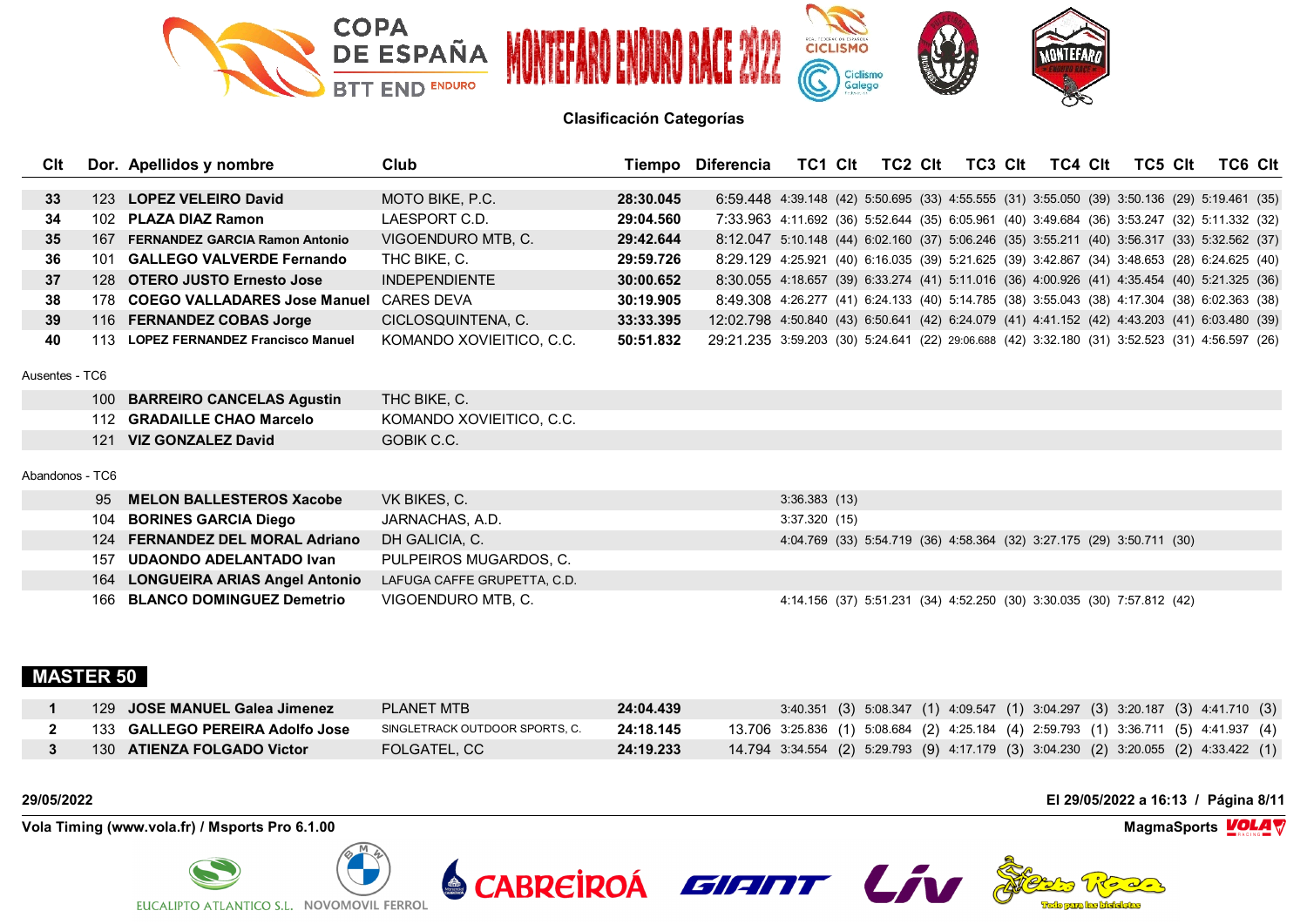

| Clt             |     | Dor. Apellidos y nombre                                 | Club                           |           | Tiempo Diferencia                                                                            | TC1 Clt       | TC2 CIt                                                                               | TC3 Clt | TC4 Clt | TC5 Clt | TC6 Clt |  |
|-----------------|-----|---------------------------------------------------------|--------------------------------|-----------|----------------------------------------------------------------------------------------------|---------------|---------------------------------------------------------------------------------------|---------|---------|---------|---------|--|
|                 |     | 134 ESCUDERO SOBRADO Ricardo                            | POIO BIKE CLUB                 | 24:31.501 |                                                                                              |               | 27.062 3:56.579 (12) 5:16.086 (4) 4:16.922 (2) 3:07.551 (4) 3:18.668 (1) 4:35.695 (2) |         |         |         |         |  |
| 4               |     | 135 CARRO SEQUEIROS Jose Antonio                        |                                |           |                                                                                              |               |                                                                                       |         |         |         |         |  |
| 5               |     |                                                         | VK BIKES, C.                   | 25:17.593 | $1:13.154$ 3:49.195 (6) 5:18.496 (6) 4:34.476 (8) 3:15.582 (5) 3:34.563 (4) 4:45.281 (5)     |               |                                                                                       |         |         |         |         |  |
| 6               | 137 | <b>LAGO CARRERA Javier</b>                              | QUEBICI-MARCISPORT, C.         | 25:28.978 | 1:24.539 3:51.882 (7) 5:16.684 (5) 4:27.890 (6) 3:18.328 (7) 3:39.218 (9) 4:54.976 (9)       |               |                                                                                       |         |         |         |         |  |
| 7               | 141 | DEL COLLADO CERECEDA Eduardo                            | BARAKA BIKE - CERVE. POLLITO T | 25:47.809 | 1:43.370 3:52.711 (9) 5:28.211 (7) 4:26.347 (5) 3:23.086 (9) 3:47.672 (14) 4:49.782 (6)      |               |                                                                                       |         |         |         |         |  |
| 8               |     | 131 CAMESELLA CARBALLO Jose Ernesto                     | <b>MONTEBOI BIKE C.</b>        | 25:50.071 | 1:45.632 3:47.883 (5) 5:35.512 (11) 4:39.136 (11) 3:20.555 (8) 3:36.883 (6) 4:50.102 (7)     |               |                                                                                       |         |         |         |         |  |
| 9               | 132 | <b>LAGO COSTAS Antonio</b>                              | X BIKES, C.C.                  | 26:01.468 | 1:57.029 3:44.640 (4) 5:12.512 (3) 5:13.489 (17) 3:15.738 (6) 3:40.855 (10) 4:54.234 (8)     |               |                                                                                       |         |         |         |         |  |
| 10              |     | 138 GARCIA GOMEZ Pablo                                  | ALOIA PATROL, C.               | 26:05.894 | 2:01.455 3:52.132 (8) 5:29.828 (10) 4:30.007 (7) 3:29.848 (14) 3:43.446 (11) 5:00.633 (14)   |               |                                                                                       |         |         |         |         |  |
| 11              |     | 139 DANS AÑON Jorge Antonio                             | DH GALICIA, C.                 | 26:08.262 | 2:03.823 3:56.020 (11) 5:29.039 (8) 4:37.652 (10) 3:23.168 (10) 3:46.004 (13) 4:56.379 (11)  |               |                                                                                       |         |         |         |         |  |
| 12              |     | 136 GAYO MORENO Miguel                                  | BIKE COMP STA, CRUZ C.D.       | 26:24.896 | 2:20.457 3:55.855 (10) 5:44.235 (15) 4:45.063 (12) 3:24.953 (12) 3:37.606 (8) 4:57.184 (12)  |               |                                                                                       |         |         |         |         |  |
| 13              |     | 160 PEREZ BALBONTIN Yago                                | PULPEIROS MUGARDOS, C.         | 26:31.675 | 2:27.236 4:05.215 (14) 5:37.164 (12) 4:34.894 (9) 3:24.871 (11) 3:51.895 (15) 4:57.636 (13)  |               |                                                                                       |         |         |         |         |  |
| 14              |     | 161 GARCIA CALVO Jose Manuel                            | PULPEIROS MUGARDOS, C.         | 26:43.385 | 2:38.946 4:03.703 (13) 5:37.782 (14) 5:01.442 (14) 3:27.297 (13) 3:37.215 (7) 4:55.946 (10)  |               |                                                                                       |         |         |         |         |  |
| 15              |     | 140 CAO MOSQUERA Jesus                                  | MONTE XALO, P.C.               | 27:29.760 | 3:25.321 4:13.598 (16) 5:37.285 (13) 4:51.351 (13) 3:41.886 (15) 3:45.339 (12) 5:20.301 (15) |               |                                                                                       |         |         |         |         |  |
| 16              | 177 | PIÑERA ALVAREZ Jose Antonio                             | ASTURCON BTT, C.D.B.           | 29:20.141 | 5:15.702 4:29.855 (17) 6:05.883 (16) 5:09.211 (15) 3:49.598 (16) 4:18.074 (17) 5:27.520 (17) |               |                                                                                       |         |         |         |         |  |
| 17              |     | 179 COEGO VILARIÑO Juan Jose                            | CICLOSQUINTENA, C.             | 29:49.620 | 5:45.181 4:32.602 (18) 6:18.082 (18) 5:11.585 (16) 3:51.441 (17) 4:05.500 (16) 5:50.410 (18) |               |                                                                                       |         |         |         |         |  |
| 18              |     | 156 GILDA RODRIGUEZ Francisco Javie ROCASPORT GIANT, C. |                                | 30:08.057 | 6:03.618 4:52.695 (19) 6:11.211 (17) 5:19.042 (18) 3:59.785 (18) 4:18.797 (18) 5:26.527 (16) |               |                                                                                       |         |         |         |         |  |
| Ausentes - TC6  |     |                                                         |                                |           |                                                                                              |               |                                                                                       |         |         |         |         |  |
|                 |     | 165 DOMINGUEZ LORENZO Joaquin                           | VIGOENDURO MTB, C.             |           |                                                                                              |               |                                                                                       |         |         |         |         |  |
| Abandonos - TC6 |     |                                                         |                                |           |                                                                                              |               |                                                                                       |         |         |         |         |  |
|                 |     | 172 SALGUEIRO FERNANDEZ Jose Carlos                     | VIGOENDURO MTB, C.             |           |                                                                                              | 4:09.468 (15) |                                                                                       |         |         |         |         |  |
|                 |     |                                                         |                                |           |                                                                                              |               |                                                                                       |         |         |         |         |  |
|                 |     | <b>MASTER FEMINAS</b>                                   |                                |           |                                                                                              |               |                                                                                       |         |         |         |         |  |
|                 | 191 | <b>HOVORKA Ania</b>                                     |                                | 26:32.050 |                                                                                              |               | 4.01.637 (1) 5.44.512 (1) 4.35.199 (1) 3.28.531 (1) 3.42.293 (1) 4.59.878 (1)         |         |         |         |         |  |



EUCALIPTO ATLANTICO S.L. NOVOMOVIL FERROL

**VolaSoftControlPdf**

The longing he biddeletes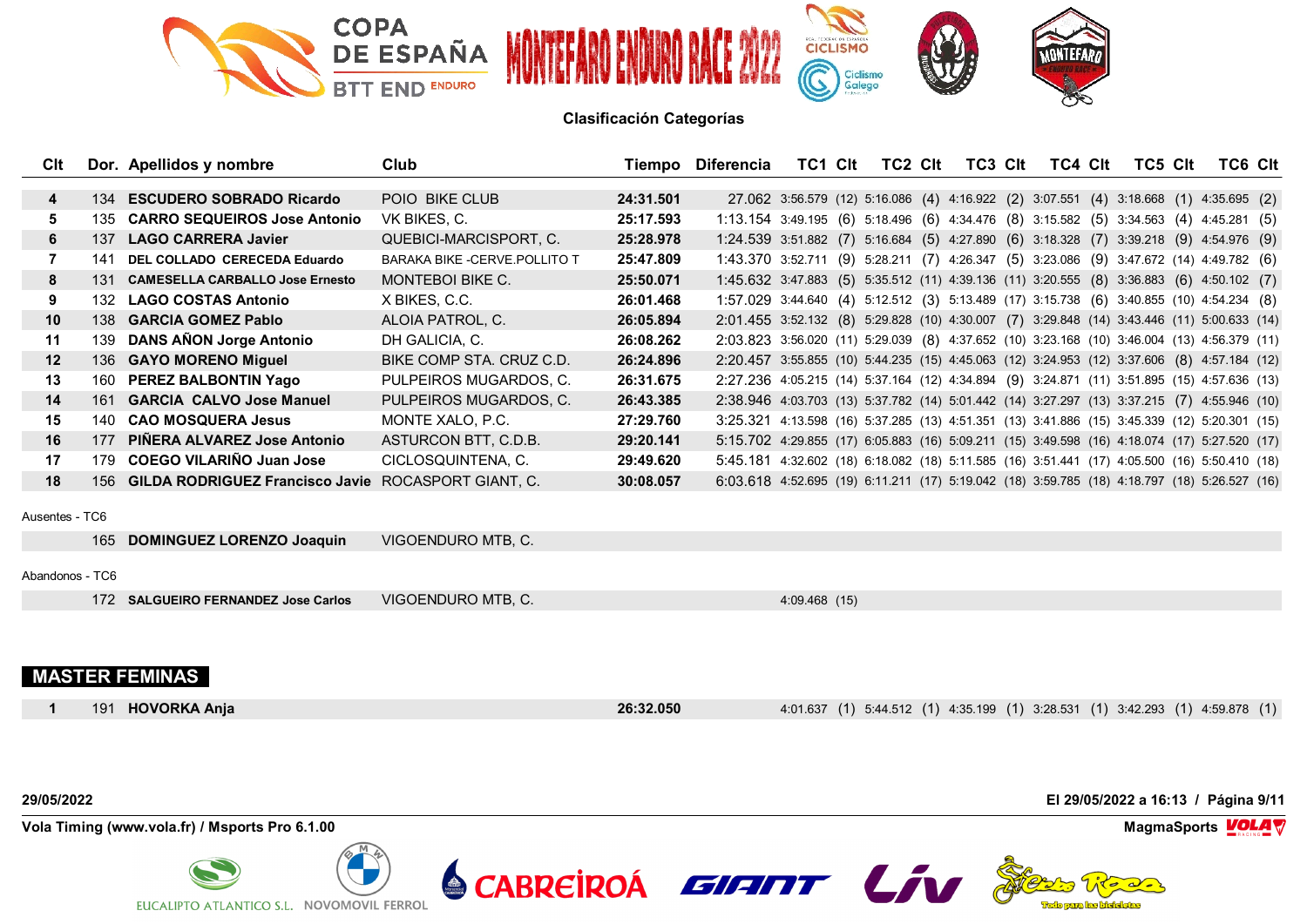

| Clt          |            | Dor. Apellidos y nombre                                | Club                                 | Tiempo    | Diferencia                                                                                    | TC1 CIt | TC2 Clt | TC3 Clt | TC4 Clt                                                                              | TC5 CIt | TC6 CIt |  |
|--------------|------------|--------------------------------------------------------|--------------------------------------|-----------|-----------------------------------------------------------------------------------------------|---------|---------|---------|--------------------------------------------------------------------------------------|---------|---------|--|
|              |            |                                                        |                                      |           |                                                                                               |         |         |         |                                                                                      |         |         |  |
| <b>EBIKE</b> |            |                                                        |                                      |           |                                                                                               |         |         |         |                                                                                      |         |         |  |
| 1            |            | 219 FERNANDEZ QUIROGA Javier                           | <b>BICICLETAS CHINQUENA R.T., C.</b> | 21:06.562 |                                                                                               |         |         |         | 3:07.969 (1) 4:41.371 (2) 3:35.719 (1) 2:43.066 (1) 2:51.988 (1) 4:06.449 (1)        |         |         |  |
| $\mathbf{2}$ |            | 199 LEDO SOUTO Alejandro                               | ROCASPORT GIANT, C.                  | 21:36.461 |                                                                                               |         |         |         | 29.899 3:17.426 (2) 4:41.766 (3) 3:37.371 (2) 2:50.809 (2) 2:56.152 (2) 4:12.937 (2) |         |         |  |
| 3            |            | 198 PAZOS RODRIGUEZ David                              | ROCASPORT GIANT, C.                  | 21:59.564 |                                                                                               |         |         |         | 53.002 3:22.223 (3) 4:37.973 (1) 3:47.981 (3) 2:52.231 (3) 3:04.957 (3) 4:14.199 (3) |         |         |  |
| 4            | 196        | <b>MOSTEIRO VILLAVERDE Eliseo</b>                      | CICLOSQUINTENA, C.                   | 23:45.401 | 2:38.839 3:29.707 (4) 5:00.062 (5) 4:00.828 (4) 3:06.625 (5) 3:28.125 (8) 4:40.054 (5)        |         |         |         |                                                                                      |         |         |  |
| 5            |            | 220 SORIANO CLARIANA Javier                            | <b>BIG BIKES CARLET, CD</b>          | 24:10.200 | 3:03.638 3:52.883 (17) 5:04.785 (7) 4:09.875 (6) 2:59.754 (4) 3:24.973 (5) 4:37.930 (4)       |         |         |         |                                                                                      |         |         |  |
| 6            | 211        | <b>SOUSA ARAUJO Jonathan</b>                           | IN SITU, C.C.                        | 24:40.344 | 3:33.782 3:35.993 (6) 5:04.414 (6) 4:31.157 (16) 3:12.672 (11) 3:32.730 (11) 4:43.378 (6)     |         |         |         |                                                                                      |         |         |  |
| 7            |            | 218 VALCARCEL LOSADA Pablo                             | CAMBRE, C.C.                         | 24:52.359 | 3:45.797 3:42.886 (8) 5:21.461 (10) 4:15.234 (8) 3:16.441 (13) 3:31.676 (10) 4:44.661 (8)     |         |         |         |                                                                                      |         |         |  |
| 8            |            | 215 ALONSO MARTINEZ Avelino                            | <b>BICITECA C.C.</b>                 | 24:52.577 | 3:46.015 3:38.856 (7) 5:26.778 (16) 4:09.703 (5) 3:10.598 (7) 3:25.399 (6) 5:01.243 (18)      |         |         |         |                                                                                      |         |         |  |
| 9            |            | 224 MORAN SALIDO Angel                                 | <b>INDEPENDIENTE</b>                 | 24:58.445 | 3:51.883 3:49.699 (13) 5:19.269 (9) 4:12.762 (7) 3:21.836 (16) 3:30.949 (9) 4:43.930 (7)      |         |         |         |                                                                                      |         |         |  |
| 10           | 208        | <b>JIMENEZ MARTOS Jorge</b>                            | BICICLETAS DAVID, C.C.               | 25:05.087 | 3:58.525 3:50.008 (14) 5:22.980 (12) 4:17.059 (9) 3:12.418 (10) 3:37.258 (14) 4:45.364 (9)    |         |         |         |                                                                                      |         |         |  |
| 11           |            | 210 ALFONSO FONTAN Jacobo                              | MOTO BIKE, P.C.                      | 25:09.652 | 4:03.090 3:50.067 (15) 5:32.887 (20) 4:22.597 (12) 3:11.840 (9) 3:23.976 (4) 4:48.285 (11)    |         |         |         |                                                                                      |         |         |  |
| 12           | 197        | <b>PATIÑO BELLO Pablo</b>                              | CICLOSQUINTENA, C.                   | 25:17.968 | 4:11.406 3:42.950 (9) 5:23.667 (13) 4:32.812 (17) 3:11.289 (8) 3:36.059 (13) 4:51.191 (12)    |         |         |         |                                                                                      |         |         |  |
| 13           |            | 203 SANCHEZ GONZALEZ Alberto                           | THC BIKE, C.                         | 25:21.433 | 4:14.871 3:47.484 (11) 5:22.246 (11) 4:41.441 (21) 3:09.508 (6) 3:33.660 (12) 4:47.094 (10)   |         |         |         |                                                                                      |         |         |  |
| 14           | 204        | <b>VILA FERNANDEZ Juan Luis</b>                        | <b>MONTEBOI BIKE C.</b>              | 25:26.476 | 4:19.914 3:43.195 (10) 5:26.976 (17) 4:17.797 (10) 3:22.141 (17) 3:40.926 (17) 4:55.441 (14)  |         |         |         |                                                                                      |         |         |  |
| 15           |            | 225 OTERO MAÑANA Sergio                                | <b>INDEPENDIENTE</b>                 | 25:39.970 | 4:33.408 3:50.110 (16) 5:24.239 (15) 4:21.609 (11) 3:15.879 (12) 3:44.930 (18) 5:03.203 (20)  |         |         |         |                                                                                      |         |         |  |
| 16           | 221        | <b>DIEZ VICENS Francisco Javier</b>                    | PEGO I LES VALLS, CC                 | 26:00.187 | 4:53.625 3:58.817 (20) 5:43.476 (23) 4:28.644 (14) 3:19.168 (15) 3:25.730 (7) 5:04.352 (21)   |         |         |         |                                                                                      |         |         |  |
| 17           |            | 206 OTERO CABRAL Enrique                               | <b>MONTEBOI BIKE C.</b>              | 26:04.112 | 4:57.550 4:00.109 (21) 5:28.704 (19) 4:38.629 (18) 3:22.390 (18) 3:39.808 (16) 4:54.472 (13)  |         |         |         |                                                                                      |         |         |  |
| 18           |            | 200 SEIJO MOYA Gonzaga                                 | IGARA BIDEGORRI TX. K.K.             | 26:10.343 | 5:03.781 3:57.734 (18) 5:16.075 (8) 4:24.519 (13) 3:24.941 (19) 4:05.406 (23) 5:01.668 (19)   |         |         |         |                                                                                      |         |         |  |
| 19           |            | 222 RAMOS DIAZ Cesareo                                 | KOMANDO XOVIEITICO, C.C.             | 26:11.872 | 5:05.310 4:06.136 (23) 5:33.785 (21) 4:28.727 (15) 3:27.040 (21) 3:38.871 (15) 4:57.313 (15)  |         |         |         |                                                                                      |         |         |  |
| 20           | 223        | PRADO FERNANDEZ Jesus Antonio KOMANDO XOVIEITICO, C.C. |                                      | 26:17.864 | 5:11.302 3:58.325 (19) 5:28.058 (18) 4:38.813 (19) 3:18.372 (14) 3:56.855 (22) 4:57.441 (16)  |         |         |         |                                                                                      |         |         |  |
| 21           |            | 212 ROSENDO GARCIA Juan Carlos                         | FARTO, C.C.                          | 26:35.340 | 5:28.778 4:03.070 (22) 5:24.039 (14) 4:43.238 (22) 3:26.176 (20) 3:48.758 (20) 5:10.059 (22)  |         |         |         |                                                                                      |         |         |  |
| 22           | 207        | <b>PEREZ VALVERDE Jose Manuel</b>                      | <b>MONTEBOI BIKE C.</b>              | 26:53.047 | 5:46.485 4:08.047 (25) 5:45.367 (24) 4:40.239 (20) 3:30.652 (22) 3:50.078 (21) 4:58.664 (17)  |         |         |         |                                                                                      |         |         |  |
| 23           |            | 213 RODRIGUEZ PEREZ Jose                               | <b>INDEPENDIENTE</b>                 | 27:04.961 | 5:58.399 3:48.332 (12) 5:35.750 (22) 4:43.414 (23) 3:37.676 (23) 3:48.566 (19) 5:31.223 (24)  |         |         |         |                                                                                      |         |         |  |
| 24           |            | 217 PRAT VELA Josep                                    | <b>DONDA BIKES CLUB</b>              | 31:57.297 | 10:50.735 4:33.040 (27) 6:01.410 (27) 6:43.914 (25) 4:01.191 (26) 5:04.957 (24) 5:32.785 (25) |         |         |         |                                                                                      |         |         |  |
| 25           | <b>209</b> | <b>PADIN OTERO Francisco Javier</b>                    | CORBELO, C.C.                        | 32:08.067 | 11:01.505 4:27.953 (26) 5:55.004 (26) 6:56.590 (26) 3:50.340 (25) 5:30.297 (25) 5:27.883 (23) |         |         |         |                                                                                      |         |         |  |

**Vola Timing (www.vola.fr) / Msports Pro 6.1.00 MagmaSports VOLA** 



**29/05/2022 El 29/05/2022 a 16:13 / Página 10/11**

The longing has birded are



**VolaSoftControlPdf**